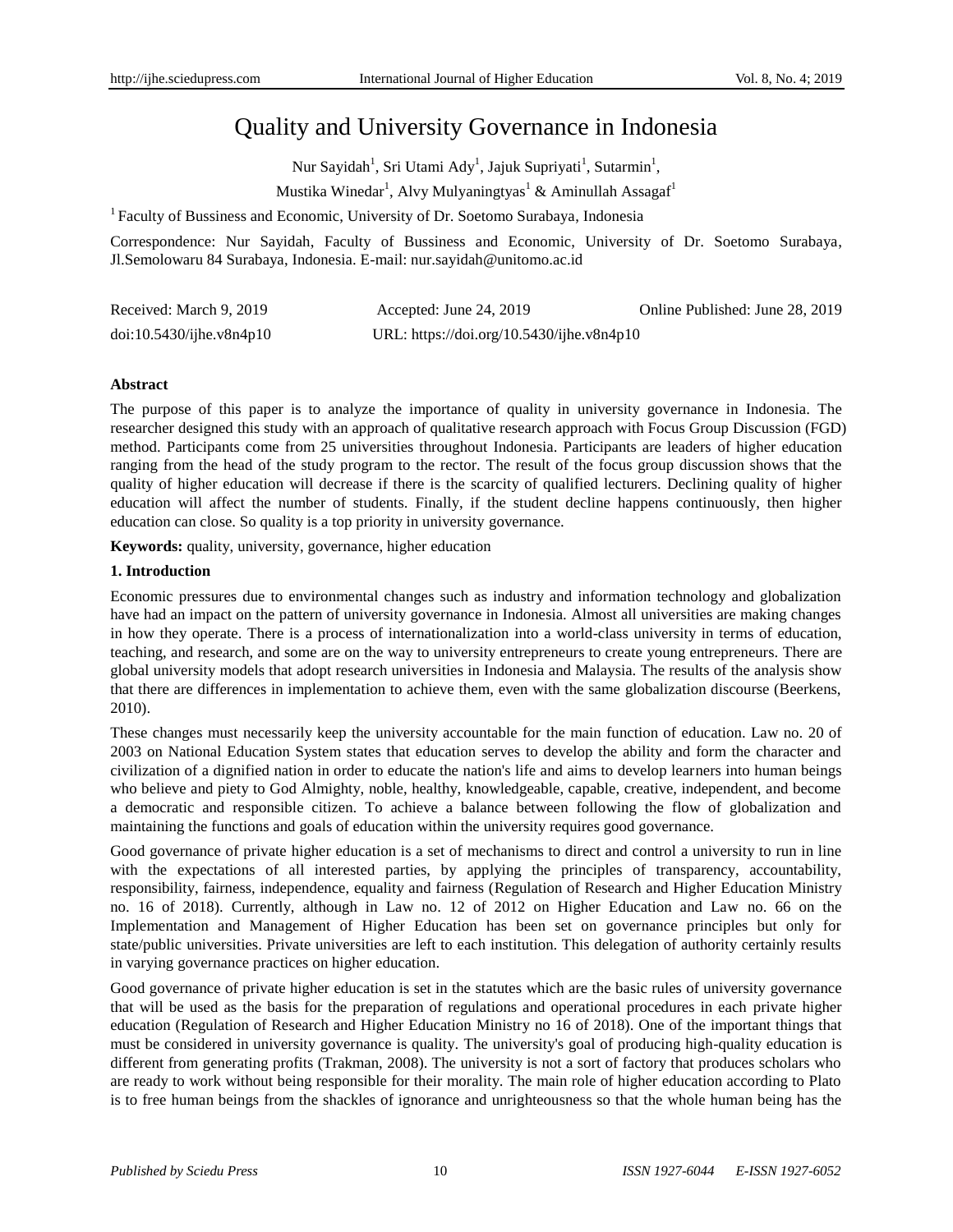idea of virtue, goodness, and justice (Jalaluddin and Idi, 2011). Quality is one of the important issues in university governance (higher education).

In Europe, higher education institutions have established quality assurance systems according to national standards and adapted to the needs of each institution (Alzafari and Ursin, 2019). Member countries of the European Higher Education Area (EHEA) have tried to establish a similar quality assurance system that includes regulations related to quality assurance agencies, accreditation systems and the development of institutional quality assurance (Komotar, 2018). Quality assurance systems built on the foundation of quality culture will improve the quality of teaching and learning and encourage the achievement of academic success (Kadhila and Lipumbu, 2019).

## **2. Literature Review**

## *2.1 The Concept of University Governance*

Governance can be viewed from three different perspectives as a discipline, checks and balances, and decision making (Iqbal and Lewis, 2009). From the perspective of governance, discipline is a theoretical model of the ideal state and how to execute it appropriately. From this perspective, all governance models are viewed as rooted in the same conceptual framework. Furthermore, in the perspective of checks and balances, governance is the process of delegation of authority for decision-making. The delegation process requires checks and balances against authorized authorities to make decisions. In the perspective of decision making, governance is related to the effectiveness of decisions made (Iqbal and Lewis, 2009). When it comes to the effectiveness of government decision making it is the structure of relationships that bring about organizational coherence, authorize policies, plans, and decisions, and accounts for their probity, responsiveness, and cost-effectiveness (Gallagher, 2001, 1).

Governance has various terminologies such as monetary governance, economic governance, public governance, corporate governance Iqbal and Lewis, 2009). In the university governance context as used in this study, governance is related to decision making from a university (Mackey, 2011). The three dimensions of general-purpose decision making in organizational management include: for whom, by whom, and by what resources (to whom) decisions are made (Iqbal and Lewis, 2009).

University governance that includes a system, organizational structure, and mechanisms that ensure transparent and accountable management of institutions and are developed based on moral values, ethics, integrity and academic norms (BAN PT, 2011) will answer the question for who and by whom university decisions are made. University governance as a behavior, method or method used by a university (university) to utilize all potency and elements possessed optimally, to reach the vision and mission which have been determined (Directorate of Higher Education, 2005) determine to whom accountability must be intended for the use of such resources. The governance model (system) includes governance structures, mechanisms, and principles (Syahkroza, 2005). All three are also called governance tools will run as a whole. Structure in organizational theory can be interpreted as a pattern of coordination and control, workflow, authority, and communication that connect the activities of members of the organization (Bedeian and Zammuto, 1991). The structure is a framework within the organization how the principles of governance can be shared, executed, and controlled. The governance structure is designed to support responsible and controlled organizational activity. Emphasis on control is crucial because governance deals with answers to who controls who arise from the importance of separation between the decision-making party and the controlling interests (Syakhroza, 2008).

The governance structure describes in detail the level or layers of the committee and describes its main role. In the United States, the structure of university governance as referred to by Balderston (1995) consists of trustees, administrative executives, lecturers, and groups as well as other units such as students, government and alumni (Ricci, 1999). In Indonesia, based on Government Regulation of the Republic of Indonesia No.66 of 2010 concerning changes to Government Regulation No.17 of 2010 concerning Management and Governance of Education, governance structure of higher education organized by the government includes (1) rectors, presidents, or directors (2) university senates (3) the supervisory unit, and (4) consideration council. Rectors, presidents, or directors conduct university autonomy for and on behalf of ministers. University senates, give consideration and oversight of the rector, president, or director. The supervisory unit shall supervise the implementation of non-academic university autonomy for and on behalf of the rector, president, or director. (4) Consideration council considers the autonomy of higher education non-academic and other functions according to the statutes to the rector, president, or director. While the organs and management of higher education units organized by the community, higher education governance uses statutory provisions stipulated by non-profit legal entities.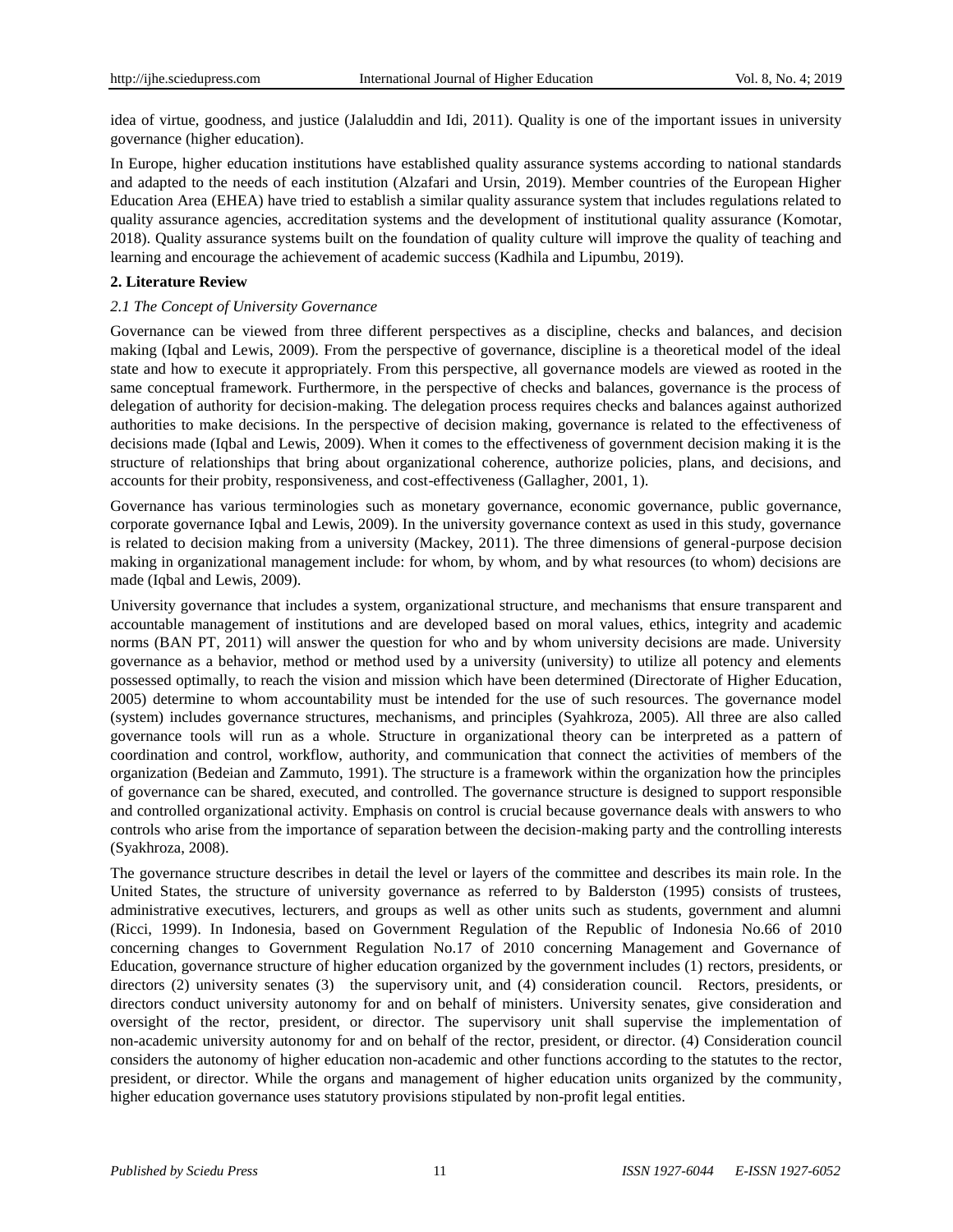Meanwhile, governance mechanisms are clear rules, procedures, and relationships between decision-makers and those who control the decisions. The governance mechanism is directed to ensure and oversee the running of governance systems within the organization (Syakhroza, 2008). The internal and external relations mechanism at a private university focuses on how trustees, presidents, and other actors carry out their institutional responsibilities. In the case of a public university or multicampus university system, accounts should be established to show the relationship between the executive and the local legislature with the central government, especially with the higher education coordinator (Ricci, 1999). Good governance should be able to create mutual respect between institutions and government institutions, community groups, and other institutions (BAN-PT, 2007).

#### *2.2 Quality in University Governance*

The challenge faced by higher education in Indonesia is the increasing number of prospective students who are not balanced with the availability of state higher education, thus encouraging the emergence of many private universities that raise problems especially related to quality control and governance (Welch, 2012). Research on university governance in Indonesia has not been done. One of the studies that have been done by Idrus (1999) is related to university autonomy. The results show that before the reform of government, the autonomy granted to universities is relatively small, especially for state universities. After the reform of a new paradigm in education management that includes autonomy, accountability, accreditation, self-evaluation, and continuous quality improvement are implemented (Idrus, 1999). Quality in the view of students based on the results of Noha Classy's research (2015) related to the performance of lecturers as well as the teaching and learning process. While some educators see students as partners, lecturers as facilitators in the learning process, education is a transformative process. Quality in a university cannot be separated from the quality of human resources, especially lecturers.

Assessment of ranking of universities in Indonesia is conducted by the Research and Higher Education Ministry. Ranking indicators that include human resources, accreditation ratings, student affairs, research, and community service are determined by the institutional section in Research and Higher Education Ministry. These indicators show that the proportion of higher education quality is associated with the quality of lecturers is 60%. Among the 60 %, 30% is an assessment for research and dedication of lecturers; the remaining 30% is the value for the quality of lecturers. Assessment of lecturer quality includes the number of lecturers who have a doctoral degree and number of lecturers who have the academic position of professor and associate professor. A lecturer with lecturer academic level under associate professor does not have any weight in the assessment (Indarjo, 2018). Therefore, every university should strive continuously to motivate and send lecturers to continue their doctoral studies and take care of academic promotion. This effort needs to be done intensively, especially in universities that are still short of lecturers who have doctoral education and low academic level.

Quality improvement in universities should be made by improving the quality of lecturers. Lecturers become the main actors in the teaching and learning process. Therefore the quality of the lecturer becomes the guarantee of the acquisition and transfer of knowledge to the students (Brewer & Brewer, 2010). Students as customers become the driving force for universities to reach their function and goals effectively (Sunder M., 2016). Providing quality services is a key factor in attracting and retaining students. Failure to attract or satisfy students will negatively impact the number of new students, funding, and university survival (Devinder & Datta, 2003). Quality and service become one unity that affects customer value (Collins & Philippa, 1994).

#### **3. Research Methodology**

The researcher designed this study with a qualitative approach. This research method used Focus Group Discussion (FGD) method. At the time this study was conducted, the researcher was accepted as one of the Deans' Course Indonesia participants. This activity has the same theme as the research being conducted by researchers that is higher education and governance. Therefore the results of this training serve as research data. Training methods include 70% participant engagement and 30% lecture / facilitation. This method indicates that the participants discussed more topics that fit the theme so that they meet the criteria as a Focus Group Discussion (FGD). Participants come from 25 universities throughout Indonesia. Participants are leaders of private higher education ranging from Head of Department to Rector. This research takes place in Surabaya and Jakarta, where Indonesia Deans' Course is held. Data collection will be conducted with focus group discussion, which is to conduct group discussions to explore the importance of quality in university governance.

# *3.1 Data Analysis*

Data analysis was done by qualitative analysis technique of Miles and Huberman (1992). The components of the data analysis include (1) data collection (2) data reduction (3) data presentation (4) conclusion. Data reduction is done by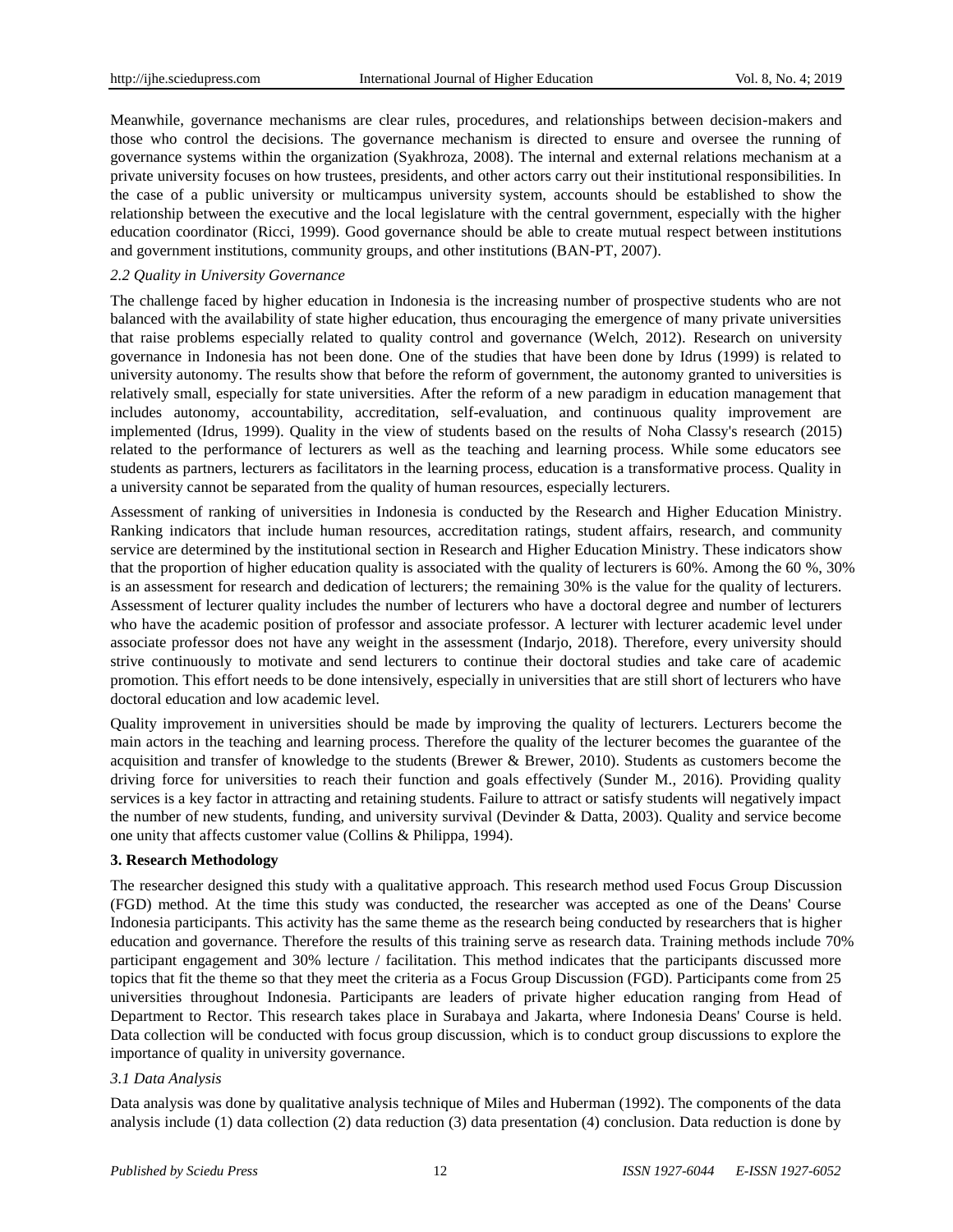selecting, focusing attention, and simplification of rough data derived from written notes during the interview process. The data is unnecessary to be removed, and the selected data is organized so that it can be collected into a theme. The theme is presented in the narrative form as a set of organized information, making it possible to conclude.

## **4. Data Analysis And Discussion**

## *4.1 Participant Description*

Participants are all members who are elected to participate in Indonesia Deans' Course with the following description:

|  |  | Table 1. Description of Participants |
|--|--|--------------------------------------|
|--|--|--------------------------------------|

| Nu. | <b>Initial</b> | <b>Position</b>                                                                                     | Nu. | <b>Initial</b> | <b>Position</b>                                                     |
|-----|----------------|-----------------------------------------------------------------------------------------------------|-----|----------------|---------------------------------------------------------------------|
| 1.  | AT             | Vice Rector for Student & Alumnus<br>Affairs of Private Higher Education<br>-Malang                 | 13. | J <sub>L</sub> | Vice Rector for Academic of Private<br>Higher Education - Surabaya  |
| 2.  | AM             | Rector of Private Higher Education<br>-Malang                                                       | 14. | LL             | Dean of Private Higher Education -<br>Surabaya                      |
| 3.  | AC             | Vice Rector for Academic and Student<br>Affairs of Polytechnic                                      | 15. | LK             | Director of Private Higher Education<br>- Yogyakarta                |
| 4.  | BI             | Rector of Private Higher Education -<br>Yogyakarta.                                                 | 16. | MA             | Head of Department, Private Higher<br>Education - Bali              |
| 5.  | <b>DR</b>      | Dean, of Private Higher Education -<br>Banjarmasin.                                                 | 17. | MI             | Vice Director of Finance, Private<br>Higher Education - Riau        |
| 6.  | <b>DD</b>      | Dean of Private Higher Education -<br>Jakarta                                                       | 18. | <b>NS</b>      | Director of Private Higher Education<br>Tangerang<br>$\blacksquare$ |
| 7.  | DH             | Rector of Private Higher Education -<br>Surabaya,                                                   | 19. | <b>NSU</b>     | Vice Dean, Private Higher Education<br>- Yogyakarta                 |
| 8.  | ER             | Vice Rector for Cooperation and<br>Research of Private Higher Education<br>- Jakarta                | 20. | <b>NSA</b>     | Dean of Private Higher Education -<br>Surabaya                      |
| 9.  | HM             | Vice Rector for Academic Affairs,<br>Private Higher Education - Jakarta.                            | 21. | <b>PS</b>      | Rector of Private Higher Education -<br>Malang                      |
| 10. | IP             | Dean of Private Higher Education -<br>Yogyakarta                                                    | 22. | Re             | Dean of Private Higher Education -<br>Jakarta                       |
| 11. | IM             | Director of Polytechnic - Jakarta                                                                   | 23. | <b>TT</b>      | Dean of Private Higher Education -<br>Jakarta                       |
| 12. | JS             | Vice Rector for Development and<br>Cooperation<br>Private<br>of<br>Higher<br>Education - Purwokerto | 24. | TH             | Head of Department, Private Higher<br><b>Education - Tangerang</b>  |
|     |                |                                                                                                     | 25. | TY             | Vice<br>Director,<br>Private<br>Higher<br><b>Education - Malang</b> |

Participants consist of four rectors, three directors, six vice rectors, two vice directors, seven deans, one vice dean, and two Head of Department. These participants come from various private higher education in Indonesia.

# *4.2 Quality Becomes the Foundation in University Governance*

Quality or quality is described in Regulation of Research and Higher Education Ministry No. 50 of 2014 on Quality Assurance System of Higher Education article 1 paragraph 1. Higher education quality is the level of conformity between the implementation of Higher Education with Higher Education Standards consisting of National Standards of Higher Education and Standards of Higher Education that defined by the institution. Furthermore, in Regulation of Research and Higher Education Ministry no. 44 the year 2015 on Higher Education National Standard is a higher education level after the secondary education that includes diploma programs, undergraduate programs, master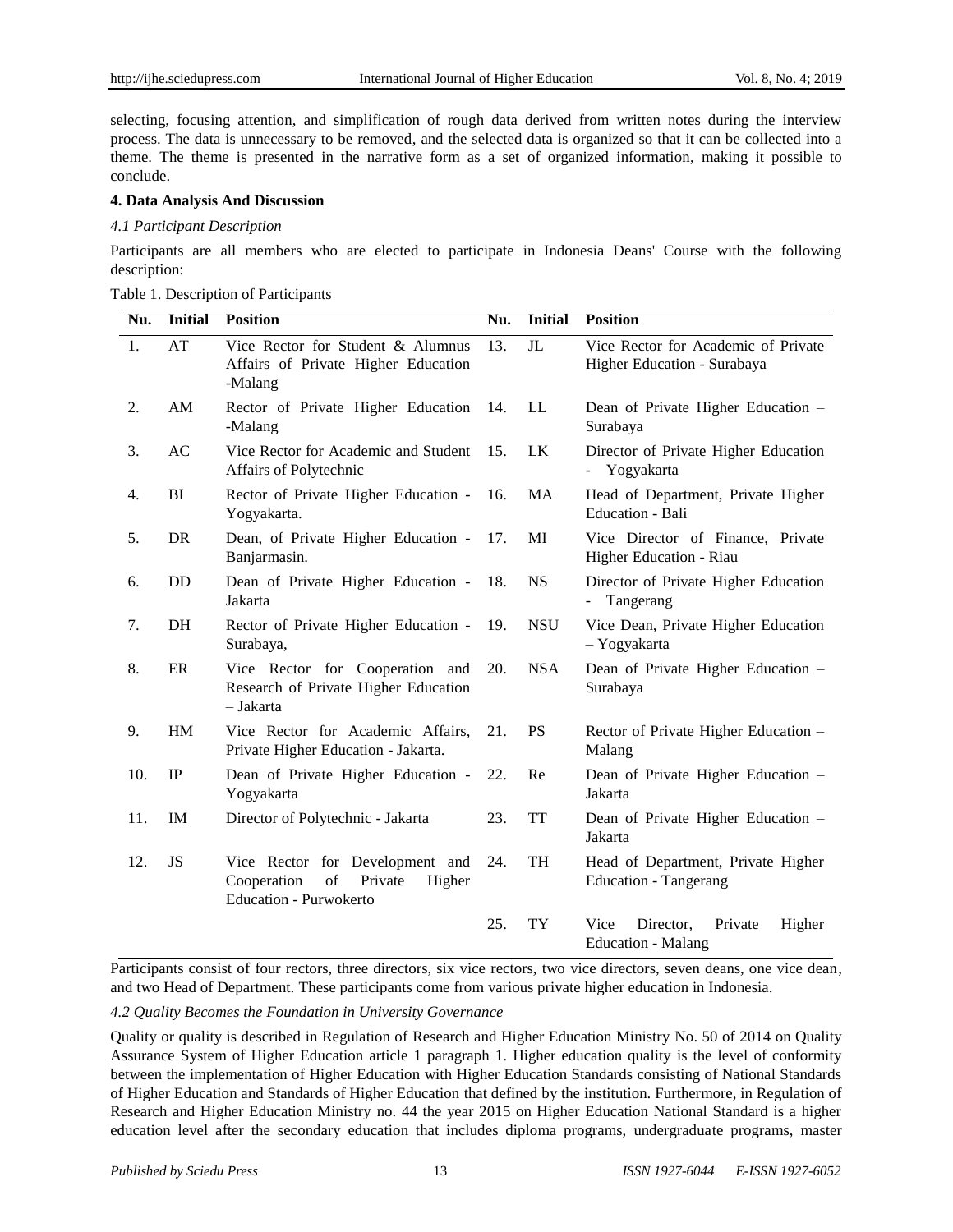programs, doctoral programs, professional programs, specialist programs organized by universities based on the culture of the Indonesian nation. Universities are educational units that hold higher education and have obligations in implementing three duties of higher education. The implementation of three duties of higher education is set to meet the minimum standards set by certain qualifications. Qualifications include qualifications of graduate competence, qualifications, and competence of lecturers and education personnel. This qualification shows that quality is the most important part of the governance of universities.

## *4.3 Regulations of the Higher Education Quality in Indonesia*

The importance of quality in the management of higher education in Indonesia is indicated by the number of regulations set by the government. There are 17 regulations related to the quality of universities have been published since 2012 (Sailah, 2018). The rules are as follows:

- 1. Law No. 12 of 2012 on Higher Education
- 2. Law No. 20 of 2013 on Medical Education
- 3. Act No. 11 of 2014 on Engineering
- 4. Presidential Regulation No. 8 of 2012 on KKNI
- 5. Regulation of Education and Culture Ministry No. 109 of 2013 on Distance Education
- 6. Regulation of Education and Culture Ministry No. 14 of 2014 on Higher Education Cooperation

7. Regulation of Research and Higher Education Ministry No. 50 of 2014 on Quality Assurance System of Higher Education

8. Regulation of Research and Higher Education Ministry No. 44 of 2015 on National Standards of Higher Education

9. Regulation of Research and Higher Education Ministry No. 26 of 2016 on RPL

10. Regulation of Research and Higher Education Ministry No. 32 the year 2016 on Accreditation of Study Program and Higher Education

11. Regulation of Research and Higher Education Ministry No. 61 of 2016 on Higher Education Database

12. Regulation of Research and Higher Education Ministry No. 100 of 2016 concerning Establishment, Amendment, Dissolution of State Universities, and Self-Establishment, Amendment, Revocation of PTS's Permit.

13. Regulation of Research and Higher Education Ministry No. 1 of 2017 concerning Opening, Amendment, Closure of Study Program Off Main Campus

14. Regulation of Research and Higher Education Ministry No. 51 the year 2017 on Educator Certification for Lecturer

- 15. Regulation of Research and Higher Education Ministry No. 9 of 2018 on Accreditation of Scientific Journals
- 16. Regulation of Research and Higher Education Ministry No. 3 the year 2018 on Merger and Unification of PTS.
- 17. Regulation of Research and Higher Education Ministry No. 16 of 2018 on the Preparation of the PTS Statute

These regulations are made by the government to encourage universities to meet national standards both in learning, research, and community service to become a qualified college. Law No. 12 of 2012 on Higher Education regulates the principles, objectives, and implementation of higher education, quality assurance system, and the implementation of universities and financing.

Quality assurance system is regulated in Regulation of Minister of Ristekdikti No. 50 the year 2014 on the Quality Assurance System of Higher Education. Each higher education must have an Internal and External Quality Assurance System. This regulation is supported by Presidential Regulation No. 8 of 2012 on KKNI which regulates the framework of competency qualification by the structure of work in various sectors and is reinforced by Minister of Ristekdikti Regulation No. 44 of 2015 on National Standards of Higher Education.

The most recent regulation is the Regulation of the Minister of Ristekdikti No. 16 of 2018 on the Preparation of the Statutes of private universities governing the procedures for the preparation of private university statutes. The Statutes are the basic rules of private university management that are used as the basis for the preparation of rules and operational procedures in private universities. The background of the emergence of this regulation is that private universities can play a role in producing qualified human resources, scientific and technological innovation, and able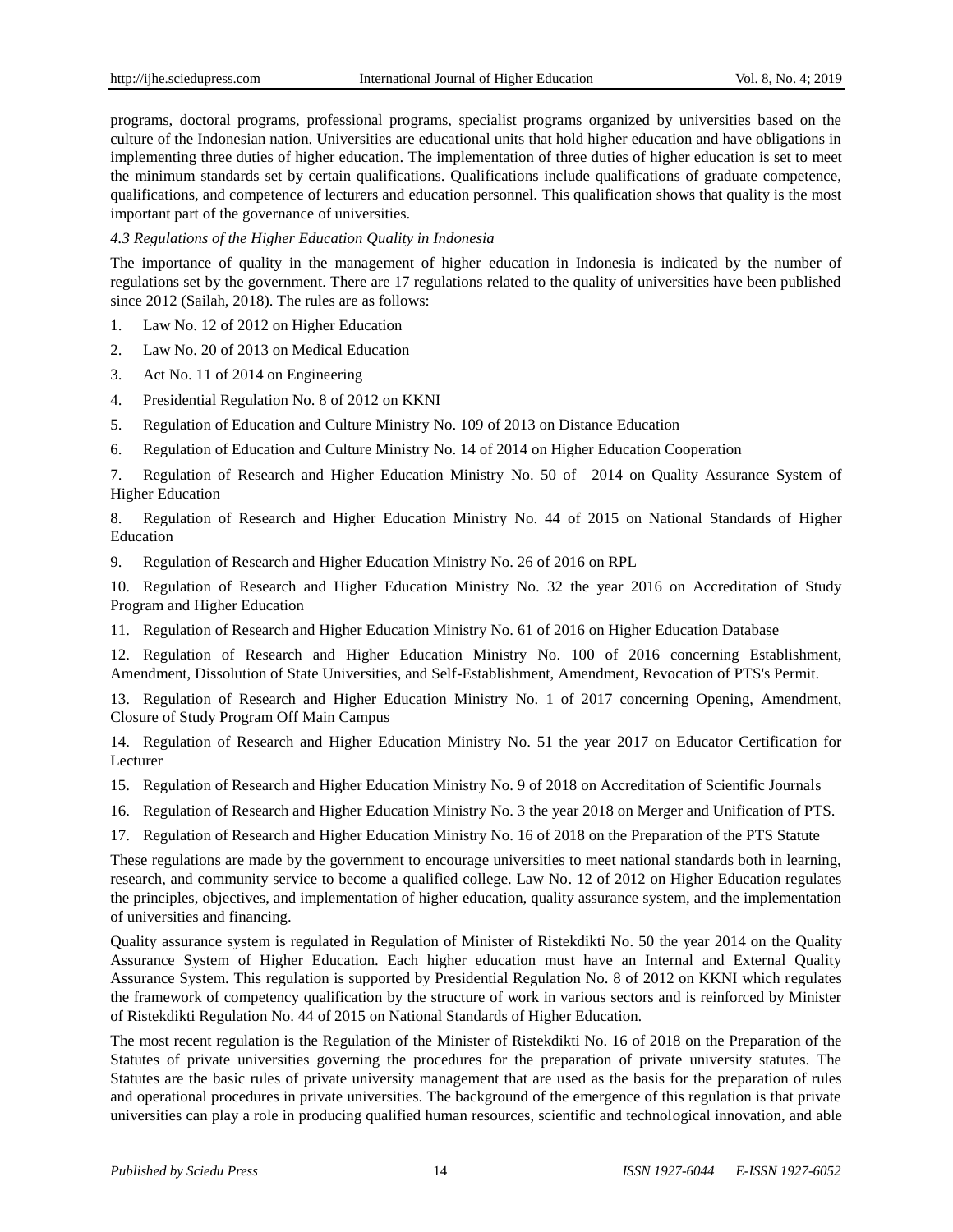to play an active role, both in national development activities and in improving national competitiveness. Therefore, private higher education must be managed well (good university governance) to produce high-quality graduates.

## *4.4 Quality of Lecturer as a Determinant Factor of University Quality*

One of the qualities of higher education is shown by the quality of the graduates. While the quality of graduates is determined by the quality of human resources, especially the quality of the lecturer. If a college experiences a scarcity of qualified lecturers, then the quality will also fall. The following is the result of discussion related to the scarcity of qualified lecturers in a university.

The result of the discussion from the participants of the course, when asked to convey the negative impact that arises concerning the scarcity of qualified human capital for higher education institutions, proves the importance of quality. All participants are required to write down keywords using capital letters, three negative impacts for private universities without qualified human resources (lecturers and educational staff) on available meta cards. Writings are numbered priorities (1, 2 and 3) on three selected challenges and then pasted on boards available at their priority. The results of the priorities are discussed in large groups.

The result of keyword groupings on the negative impacts arising from the scarcity of qualified human capital for higher education institutions is based on their priorities — priority one which is the greatest challenge to the impact of the scarcity of quality human capital. The greatest opinion is that the quality of the college is decreasing (there are 13 people), the second is the college closed (there are seven people) and the third is the existence, the weak competence, the declining trust, and morale. Opinion on the 2nd priority shows the most opinion is the decrease of the number of students (there are ten people), the second is related to the performance of the lower colleges (there are four people) and the decreasing quality of alumnus (there are three people). From now on is opinion relating to low of recognition from society and decreasing of financial ability. Priority 3 indicates that there are interesting because it covers various aspects of remuneration, students as the main source of income from universities. The most opinion is the decreasing quality, the two are related to the students, the students' understanding, the number is decreased, the demand is down there is no new change, the student is not satisfied. Next is the accreditation becomes ugly; the performance in the college declines; the alumni's confidence decreases.

The result of priority grouping on the impact of the scarcity of qualified human capital is heterogeneous. Some place the same impact on different priorities. But the most important of these results, are all agreed that the quality of human resources is very important in maintaining the continuity of a college. The main issues are quality down and closing, then accreditation ranks down, the number of students a little, and decreased income. Decreased quality is a reminder of the number of students and acceptance. Based on the opinions of all the participants above we can grasp the idea that all collectively aware that if quality human capital is scarce poses challenges to academic quality (lower academic quality of college), the number of students and finances decreases. Quality becomes the foundation in university governance. Quality needs to be internationalized in college life and becomes a habit as Aristoteles philosopher states that: *quality is not an act, it is a habit*

[\(https://www.brainyquote.com/quotes/aristotle\\_379604\)](https://www.brainyquote.com/quotes/aristotle_379604)

#### **5. Conclusion**

Universities are an institution that has an important role in developing science and producing quality human beings. Quality is a major concern in university management to gain public recognition and trust. In Indonesia, the quality of universities is regulated by the government through the ministries of research and higher education. The importance of university quality is demonstrated by the many regulations. Since 2012 until early 2018 there have been 17 regulations issued by the government to regulate the quality of universities. The regulations govern various university activities starting with the establishment of universities and courses, curriculum, learning process, management to the preparation of statutes.

One of the qualities of higher education is shown by the quality of the graduates. While the quality of graduates is determined by the quality of human resources, especially the quality of the lecturer. The result of the focus group discussion shows that the quality of college will decrease if there is the scarcity of qualified lecturers. Declining quality of college will affect the number of students. Finally, if the student decline happens continuously, then the college can close. So quality is a top priority in university governance.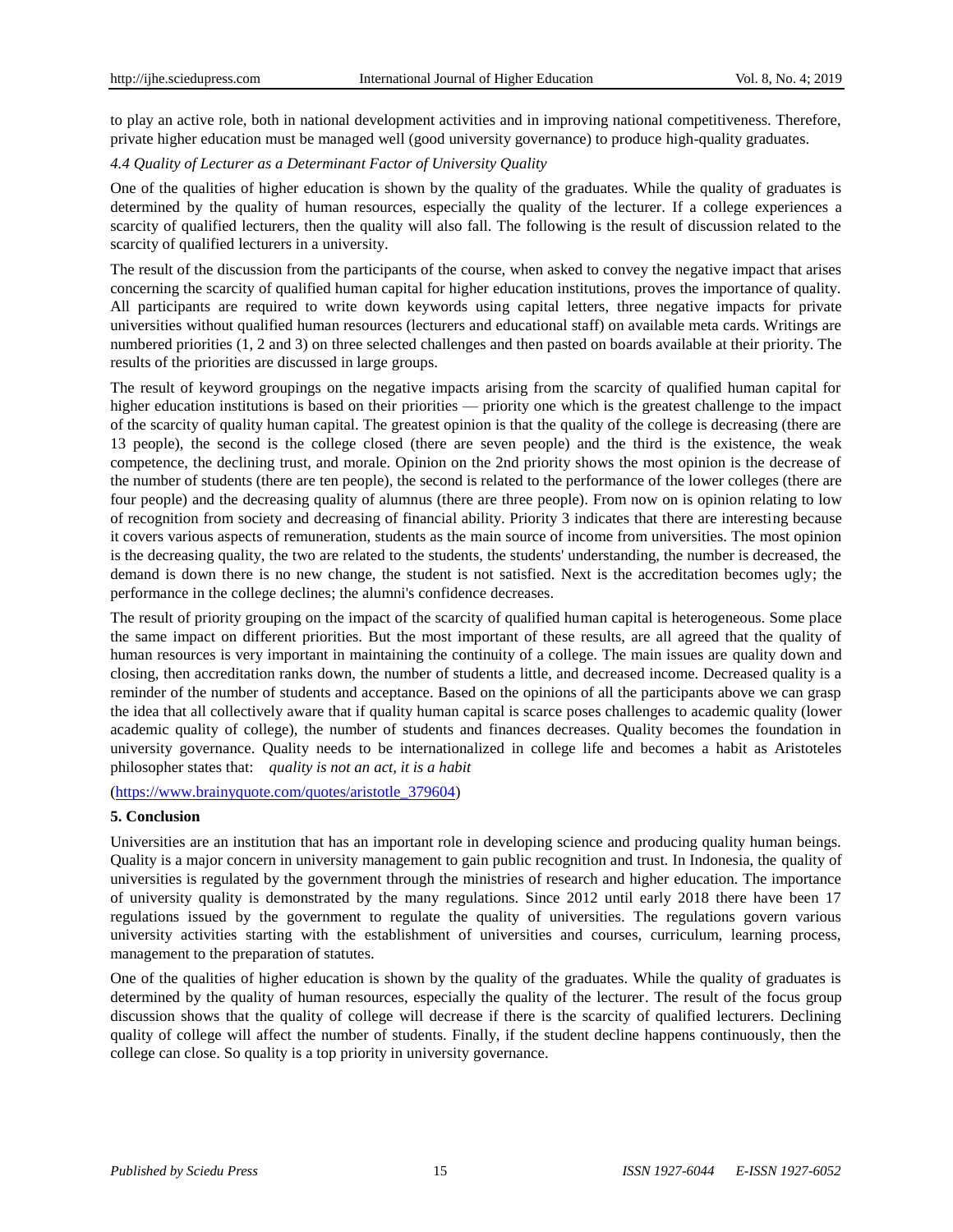#### **References**

Alzafari, Khaled & Jani Ursin. (2019). Implementation of quality assurance standards in European higher education: does context matter? *Quality in Higher Education, 25*(1), 58-75. <https://doi.org/10.1080/13538322.2019.1578069>

BAN-PT. (2011). Buku II: Standar dan Prosedur.

- Bedeian, Arthur dan Raymond F. Zammuto. (1991). *Organization: Theory and Design*. The Dryden Press, Chicago.
- Beerkens, Eric. (2010). Global models for the national research university: adoption and adaptation in Indonesia and Malaysia. *Globalization. Societies and Education, 8*(3), 369-391. <https://doi.org/10.1080/14767724.2010.505099>
- Brewer P, Brewer K. (2010). Knowledge Management, Human Resource Management, and Higher Education: A Theoretical. *Journal Of Education For Business, 8*5, 330–335[. https://doi.org/10.1080/08832321003604938](https://doi.org/10.1080/08832321003604938)
- Collins, P. (1994). Approaches to Quality. *The TQM Magazine*, *6*(3), 39–43. <https://doi.org/10.1108/09544789410057881>
- Devinder, K., & Datta, B. (2003). A study of the effect of perceived lecture quality on post‐lecture intentions. *Work Study, 52*(5), 234–243.<https://doi.org/10.1108/00438020310485967>
- Directorate of Higher Education. (2005). Buku X Tata Kelola.
- Gallagher, Michael. (2001). Modern university governance a national perspective. Conference organized by The Australia Institute and Manning Clark House. 26 July.
- Elassy, Noha. (2015). The concepts of quality, quality assurance and quality enhancement. *Quality Assurance in Education, 23*(3), 250-261. <https://doi.org/10.1108/QAE-11-2012-0046>
- Idrus, Nirwan. (1999). Towards quality of higher education in Indonesia. *Quality Assurance in Education, 7*(3), 130-140.<https://doi.org/10.1108/09684889910281566>
- Indargo A. (2018). Strategi Meningkatkan Peringkat Perguruan Tinggi Menuju Kampus Unggul. Dalam: Workshop di Universitas Dr. Soetomo Surabaya, 21 April.
- Iqbal, Zafar dan Lewis, Mervyn K. (2009). *An Islamic Perspective on Governance*. Edward Elgar Publishing Limited, UK. <https://doi.org/10.4337/9781848449220>
- Jalaluddin dan Idi Abdullah. (2011). *Filsafat Pendidikan: Manusia, Filsafat dan Pendidikan*. RajaGrafindo, Jakarta.
- Komotar, Maruša Hauptman. (2018). The evolutionary dynamics of quality assurance systems in European higher education: the view from Slovenia. *Quality in Higher Education, 24*(3), 203-220. <https://doi.org/10.1080/13538322.2018.1553274>
- Law no. 20 of 2003 on National Education System.
- Law no. 12 of 2012 on Higher Education.
- Law no. 66 on the Implementation and Management of Higher Education.
- McCawley, Peter. (2005). Governance in Indonesia: Some Comments, *Discussion Paper*, No: 38, Published 26 September.
- Miles, Mattew B dan A. Michael Huberman. (1992). *Qualitative Data Analysis*. Tjetjep Rohendi Rohidi (translator), Analisis Data Kualitatif, UI-Press, Jakarta.
- Presidential Regulation No. 8 of 2012 on KKNI.
- Regulation of Research and Higher Education Ministry No. 50 of 2014 on Quality Assurance System of Higher Education.
- Regulation of Research and Higher Education Ministry No. 44 of 2015 on National Standards of Higher Education.
- Regulation of Research and Higher Education Ministry No. 32 the year 2016 on Accreditation of Study Program and Higher Education.
- Regulation of Research and Higher Education Ministry No. 61 of 2016 on Higher Education Database.
- Regulation of Research and Higher Education Ministry No. 100 of 2016 concerning Establishment, Amendment, Dissolution of State Universities, and Self-Establishment, Amendment, Revocation of PTS's Permit.